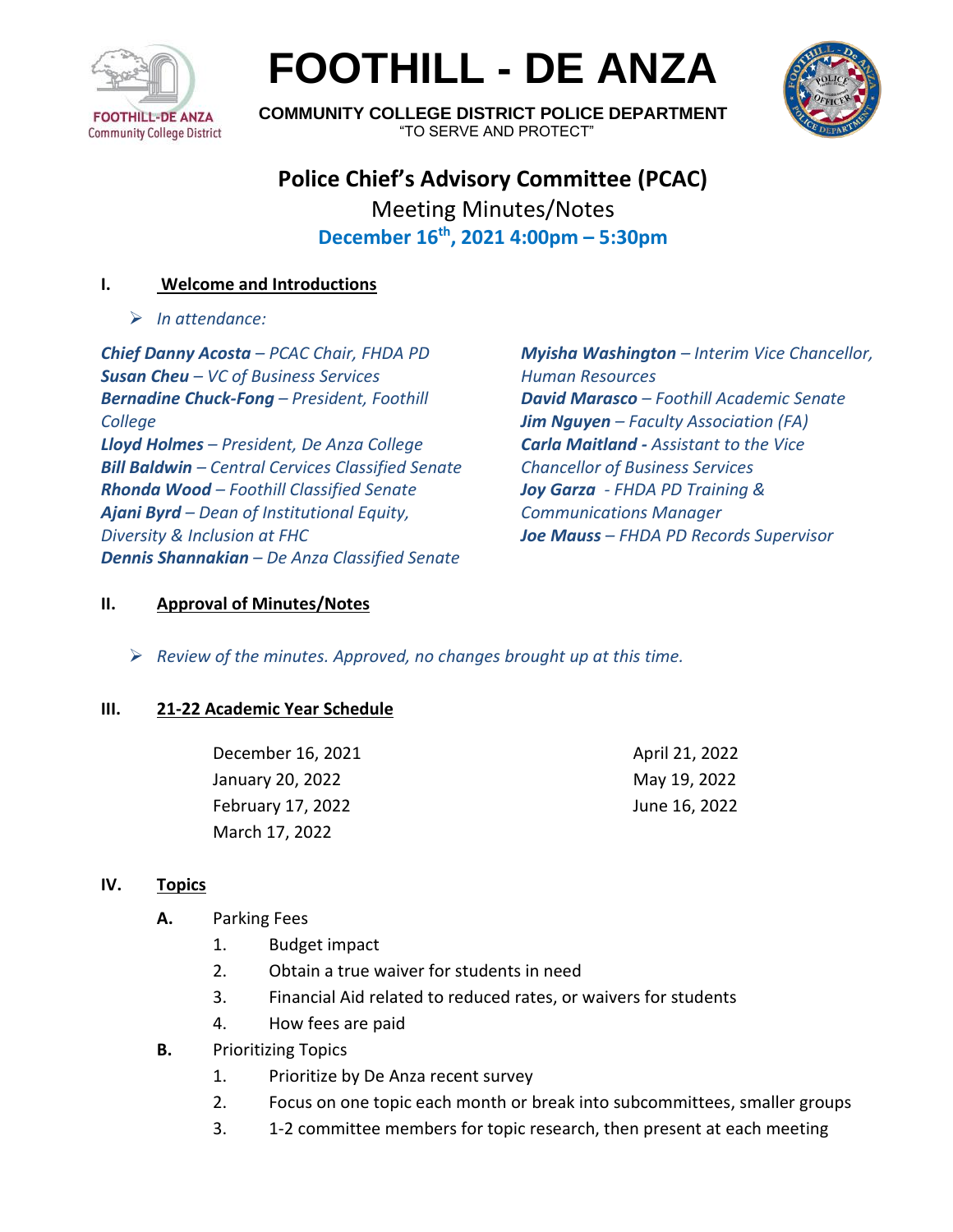"TO SERVE AND PROTECT"

- 4. Invite guest speakers if appropriate who are subject matter experts to present with Q&A
- 1. Training
- 2. Workplace Violence and Active Shooter
- 3. Mask Enforcement
- 4. Police Staffing shortages
- 5. Demilitarization
- 6. Community Policing
- 7. Mental Health issues and response
- 8. Police Blotter
- 9. Complaint process and status'
- 10. Crime statistics, Clery Report data
- 11. Self-Initiated contacts vs Calls for service
- 12. Issues concerning homeless
- 13. PD Budget
- 14. Law Enforcement (LE) challenges; PTSD, staffing, divorce, fatigue

## ➢ *Parking fees and fines:*

**o** *Susan Cheu; PD is funded 2/3 from the District General Fund and 1/3 from parking revenue. Parking revenue is from parking permits (annual, quarterly and daily permits).*

- *Common misconception that parking ticket fines go to the PD. They do not. Parking fees go into the District General Fund. Estimated \$1.5 - \$2 million is generated by parking. Will check the firm numbers on this. Due to covid, no parking fees, this amount is currently being taken from the general fund.*
- There are other items besides PD salaries covered by the parking fund (striping and *lot maintenance). Parking will not be charged for Winter 2022. A decision on parking fees for the Spring 2022 has not yet been made. Chancellor's Cabinet will discuss if parking will be charged for Spring 2022 after the holiday break.*

**o** *Chief Acosta; about half of parking revenue goes towards salary, half for maintenance.*

**o** *Joe Mauss; met with financial aid re BOG waiver. Colleges take a loss on these types of permits. BOG waiver is currently about 50% of the quarterly permit cost and does not cover annual permits. The remaining amount is paid for by the student. This waiver is only for CA residents and undocumented students. International and non-resident students do not qualify.*

**o** *Chief Acosta; how can we identify financial aid students that need fee assistance.* 

**o** *Joe Mauss; spoke with Financial Aid about this, has not heard back yet.*

**o** *Chief Acosta; questions about how the District make up lost funds if there was an increase in the BOG waivers that are issued. Board of Trustees make the final decision on this as there will be a revenue loss and it will need to be made up somewhere. We have been looking at past "normal" years revenue but need to understand what the new normal will be once students start to return to campus, estimated Spring or Fall 2022.* 

➢ *Mission Statement*

o *Chief Acosta asked Jim Nguyen regarding review of the Mission Statement.* 

o *Jim Nguyen reviewed the updated Mission Statement, thanked the Chief and committee members for the revisions. No further changes.*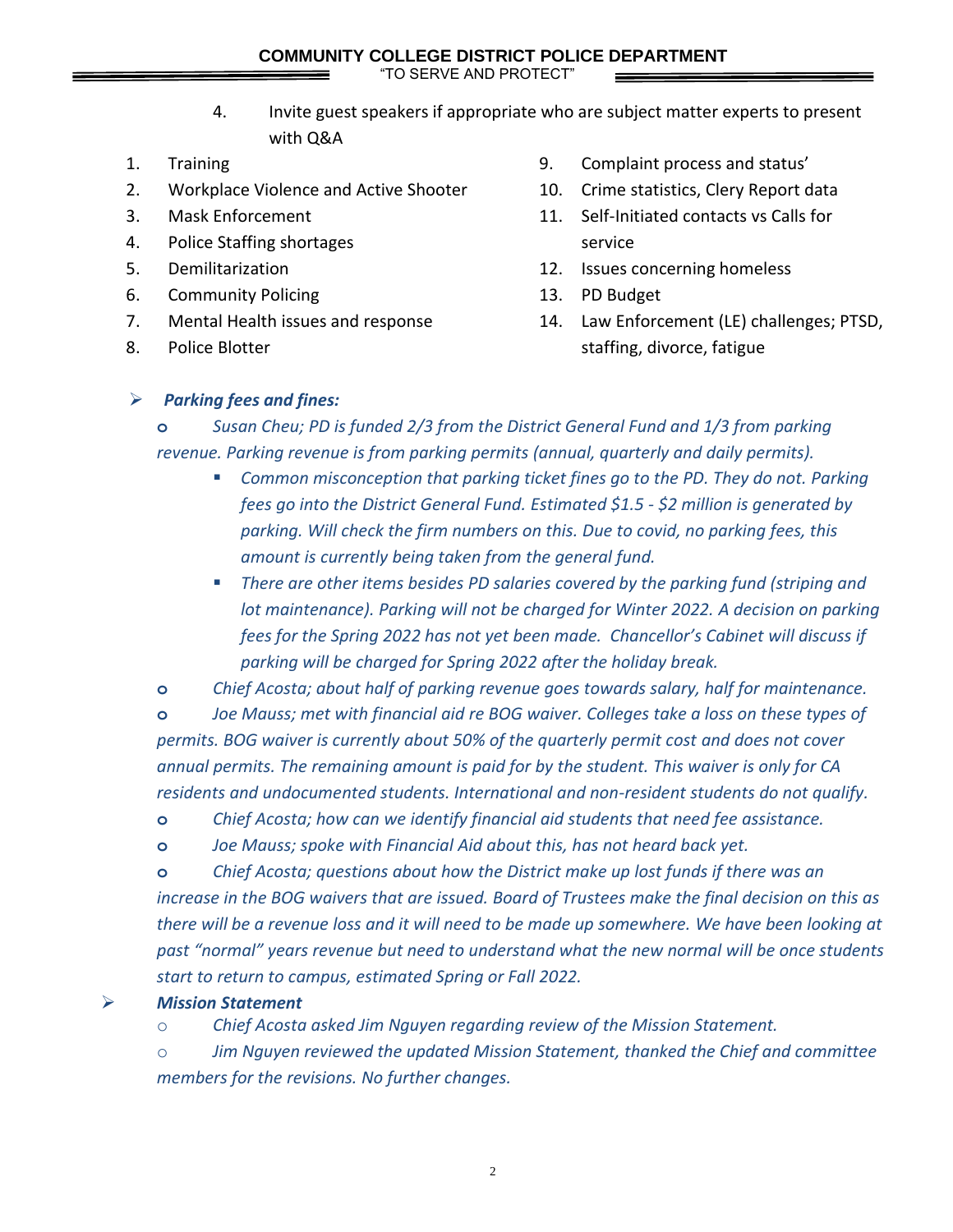#### **COMMUNITY COLLEGE DISTRICT POLICE DEPARTMENT**

"TO SERVE AND PROTECT"

#### ➢ *DeAnza Survey Results, Topics for discussion*

- o *Chief Acosta; shared Ishmael's survey results from recent De Anza College safety poll. Confirmed poll had been sent out to the committee members after the November meeting. Survey results generated questions on prioritizing topics of discussion.*
	- *Highest percentage on the survey was training, 33%. Unsure if this meant training for PD or training provided to staff, students, and faculty from the PD? High percentage regarding interest in workplace violence and active shooter training on campus.*
- o *Lloyd Holmes: will look into obtaining more information on the results.*
- o *Chief Acosta; emphasized new training needs in development.*
	- *Demilitarization: New legislation will go into effect 1/1/22 raises questions on reporting, how it defines "equipment" and approval processes.*
	- *Discussed a comment in the survey re hiring seven officers in one year. Comment was inaccurate. PD currently allocated ten officers however the PD currently has a total of seven officers.*
	- One comment stated that officers write too many parking tickets. Chief corrected *this; officers write less than 1% of our parking violations. CSOs and PSAs primarily write citations. Topic was also brought up in a La Voz article a week prior.*
- o *Susan Cheu; there is a perception that if we eliminate or defund the Police Department there would be more money available for other areas. The district is mandated to have safety and security on campus. "Armed or not", is really the only item that would be up for discussion. There would be no savings or excess money that could be used elsewhere on campus.*
	- *Peralta College originally paid their Police Department \$4 million per year. After dissolving PD and switching to an outside security company they are now paying \$6 million. Impression of additional funding available is not correct. Security agencies are not able to give the same level of service as on campus police. If no PD, then the county will need to respond for calls & reports. County response times differ.*
- o *Chief Acosta; compared response times. FHDA Police is 2.5 minutes. Santa Clara Co. Sheriff's response time average is 7.5 minutes. Worst case is an active shooter situation, on average 3 people are fatally shot every minute, not including injuries. That's an additional 15 people in 5 minutes. County Fire responds to campus and is familiar but not the Sheriff Office. True response time for Sheriff's would be longer.* 
	- Last week there was an inquiry about a shooting on one of our campuses. Our *officers were at the location in under 2 minutes. Within 3 minutes we were able to confirm that the incident was not on our campuses. Further investigation determined that the incident was at De Anza high school in Richmond.*

#### ➢ *Training for district*

- o *Joy Garza; new Run, Hide, Defend class for students, faculty & staff that will be offered in January 2022. De Anza Campus Center conference room 1/11/22, 11:30-1:30. Foothill Appreciation Hall on 1/12/22 from 11:00–1:00. Registration (Eventbrite) link in chat.*
- o *Chief Acosta; January training will be offered in person this time. Finds difficulty to accurately record or offer this type of training virtually.*
- o *Jim Nguyen; attended these trainings in the past, noted they are not well attended. Idea of adding this to other emergency type trainings; earthquake preparedness for greater turnout.*
- o *Chief Acosta; following the Gilroy shooting, there were several requests for this training. PD put on 2 classes at all three campuses, total of 6 classes provided, and 0 people showed up.*